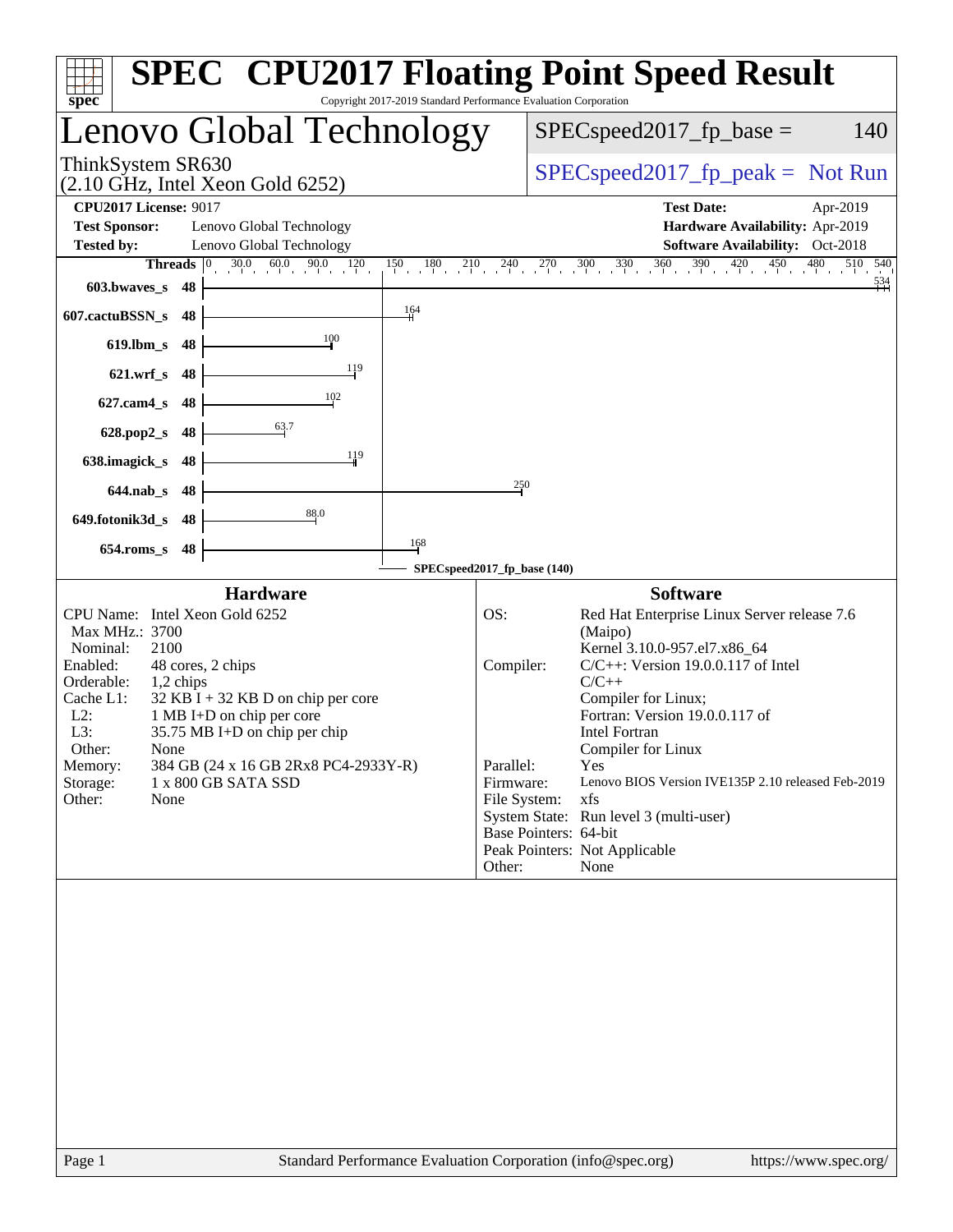

#### **[SPEC CPU2017 Floating Point Speed Result](http://www.spec.org/auto/cpu2017/Docs/result-fields.html#SPECCPU2017FloatingPointSpeedResult)** Copyright 2017-2019 Standard Performance Evaluation Corporation

# Lenovo Global Technology

(2.10 GHz, Intel Xeon Gold 6252)

ThinkSystem SR630  $SPEC speed2017_f p_peak = Not Run$ 

 $SPEC speed2017<sub>fp</sub> base = 140$ 

**[Test Sponsor:](http://www.spec.org/auto/cpu2017/Docs/result-fields.html#TestSponsor)** Lenovo Global Technology **[Hardware Availability:](http://www.spec.org/auto/cpu2017/Docs/result-fields.html#HardwareAvailability)** Apr-2019 **[Tested by:](http://www.spec.org/auto/cpu2017/Docs/result-fields.html#Testedby)** Lenovo Global Technology **[Software Availability:](http://www.spec.org/auto/cpu2017/Docs/result-fields.html#SoftwareAvailability)** Oct-2018

**[CPU2017 License:](http://www.spec.org/auto/cpu2017/Docs/result-fields.html#CPU2017License)** 9017 **[Test Date:](http://www.spec.org/auto/cpu2017/Docs/result-fields.html#TestDate)** Apr-2019

#### **[Results Table](http://www.spec.org/auto/cpu2017/Docs/result-fields.html#ResultsTable)**

|                                   | <b>Base</b>                |                |                |                |            | <b>Peak</b>    |            |                |                |              |                |              |                |              |
|-----------------------------------|----------------------------|----------------|----------------|----------------|------------|----------------|------------|----------------|----------------|--------------|----------------|--------------|----------------|--------------|
| <b>Benchmark</b>                  | <b>Threads</b>             | <b>Seconds</b> | Ratio          | <b>Seconds</b> | Ratio      | <b>Seconds</b> | Ratio      | <b>Threads</b> | <b>Seconds</b> | <b>Ratio</b> | <b>Seconds</b> | <b>Ratio</b> | <b>Seconds</b> | <b>Ratio</b> |
| $603.bwaves$ s                    | 48                         | 110            | 537            | 111            | 534        | 112            | 528        |                |                |              |                |              |                |              |
| 607.cactuBSSN s                   | 48                         | 103            | 162            | 102            | 164        | 102            | 164        |                |                |              |                |              |                |              |
| $619.$ lbm_s                      | 48                         | 52.5           | 99.8           | 51.9           | 101        | 52.1           | <b>100</b> |                |                |              |                |              |                |              |
| $621.wrf$ s                       | 48                         | 112            | 119            | 111            | <b>119</b> | 111            | 119        |                |                |              |                |              |                |              |
| $627$ .cam4 s                     | 48                         | 87.3           | 101            | 87.0           | 102        | 86.9           | 102        |                |                |              |                |              |                |              |
| $628.pop2_s$                      | 48                         | 186            | 63.7           | 185            | 64.0       | 187            | 63.4       |                |                |              |                |              |                |              |
| 638.imagick_s                     | 48                         | 122            | 118            | 121            | 120        | 121            | 119        |                |                |              |                |              |                |              |
| $644$ .nab s                      | 48                         | 69.9           | 250            | 70.0           | 250        | 70.1           | 249        |                |                |              |                |              |                |              |
| 649.fotonik3d s                   | 48                         | 104            | 88.0           | 104            | 88.0       | 104            | 88.0       |                |                |              |                |              |                |              |
| $654$ .roms s                     | 48                         | 93.5           | <b>168</b>     | 93.9           | 168        | 93.4           | 168        |                |                |              |                |              |                |              |
| $SPEC speed2017$ fp base =<br>140 |                            |                |                |                |            |                |            |                |                |              |                |              |                |              |
|                                   | SPECspeed 2017 fp peak $=$ |                | <b>Not Run</b> |                |            |                |            |                |                |              |                |              |                |              |

Results appear in the [order in which they were run.](http://www.spec.org/auto/cpu2017/Docs/result-fields.html#RunOrder) Bold underlined text [indicates a median measurement](http://www.spec.org/auto/cpu2017/Docs/result-fields.html#Median).

#### **[Operating System Notes](http://www.spec.org/auto/cpu2017/Docs/result-fields.html#OperatingSystemNotes)**

Stack size set to unlimited using "ulimit -s unlimited"

### **[General Notes](http://www.spec.org/auto/cpu2017/Docs/result-fields.html#GeneralNotes)**

Environment variables set by runcpu before the start of the run: KMP\_AFFINITY = "granularity=fine,compact" LD\_LIBRARY\_PATH = "/home/cpu2017-1.0.5-ic19/lib/intel64" OMP\_STACKSIZE = "192M"

 Binaries compiled on a system with 1x Intel Core i9-799X CPU + 32GB RAM memory using Redhat Enterprise Linux 7.5 Transparent Huge Pages enabled by default Prior to runcpu invocation Filesystem page cache synced and cleared with: sync; echo 3> /proc/sys/vm/drop\_caches Yes: The test sponsor attests, as of date of publication, that CVE-2017-5754 (Meltdown) is mitigated in the system as tested and documented. Yes: The test sponsor attests, as of date of publication, that CVE-2017-5753 (Spectre variant 1) is mitigated in the system as tested and documented. Yes: The test sponsor attests, as of date of publication, that CVE-2017-5715 (Spectre variant 2) is mitigated in the system as tested and documented. Yes: The test sponsor attests, as of date of publication, that CVE-2018-3640 (Spectre variant 3a) is mitigated in the system as tested and documented. Yes: The test sponsor attests, as of date of publication, that CVE-2018-3639 (Spectre variant 4) is mitigated in the system as tested and documented.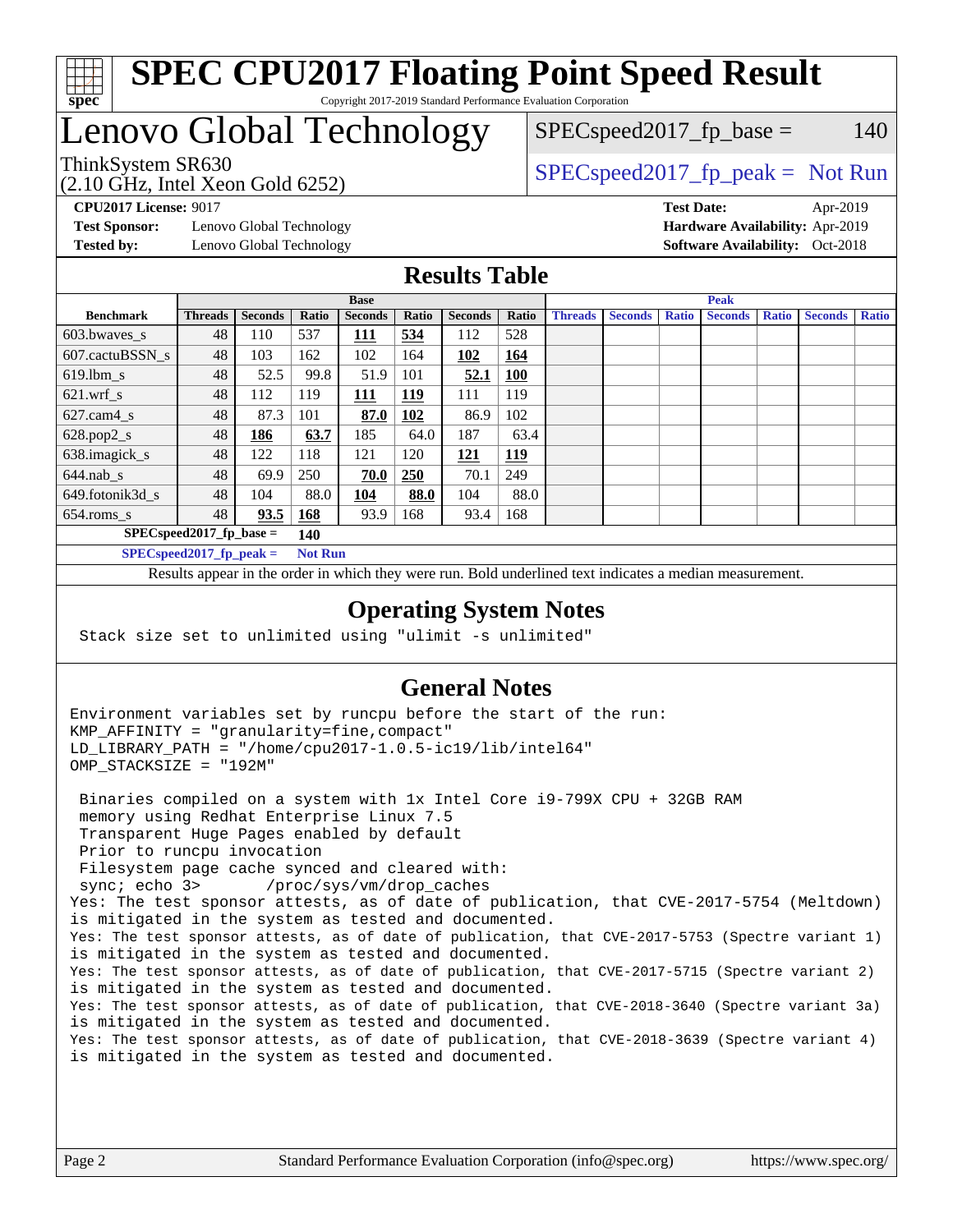| <b>SPEC CPU2017 Floating Point Speed Result</b><br>Copyright 2017-2019 Standard Performance Evaluation Corporation<br>$spec^*$                                       |                                            |  |                                    |          |  |
|----------------------------------------------------------------------------------------------------------------------------------------------------------------------|--------------------------------------------|--|------------------------------------|----------|--|
| Lenovo Global Technology                                                                                                                                             |                                            |  | $SPEC speed2017fp base =$          | 140      |  |
| ThinkSystem SR630<br>$(2.10 \text{ GHz}, \text{Intel Xeon Gold } 6252)$                                                                                              |                                            |  | $SPEC speed2017rfp peak = Not Run$ |          |  |
| <b>CPU2017 License: 9017</b>                                                                                                                                         |                                            |  | <b>Test Date:</b>                  | Apr-2019 |  |
| <b>Test Sponsor:</b><br>Lenovo Global Technology                                                                                                                     |                                            |  | Hardware Availability: Apr-2019    |          |  |
| <b>Tested by:</b><br>Lenovo Global Technology                                                                                                                        |                                            |  | Software Availability: Oct-2018    |          |  |
|                                                                                                                                                                      | <b>Platform Notes</b>                      |  |                                    |          |  |
| BIOS configuration:                                                                                                                                                  |                                            |  |                                    |          |  |
| Choose Operating Mode set to Maximum Performance                                                                                                                     |                                            |  |                                    |          |  |
| Choose Operating Mode set to Custom Mode                                                                                                                             |                                            |  |                                    |          |  |
| C-states set to Legacy                                                                                                                                               |                                            |  |                                    |          |  |
| Hyper-Threading set to Disable<br>Adjacent Cache Prefetch set to Disable                                                                                             |                                            |  |                                    |          |  |
| Stale AtoS set to Enable                                                                                                                                             |                                            |  |                                    |          |  |
| Sysinfo program /home/cpu2017-1.0.5-ic19/bin/sysinfo                                                                                                                 |                                            |  |                                    |          |  |
| Rev: r5974 of 2018-05-19 9bcde8f2999c33d61f64985e45859ea9                                                                                                            |                                            |  |                                    |          |  |
| running on localhost.localdomain Wed Apr 24 01:04:54 2019                                                                                                            |                                            |  |                                    |          |  |
| SUT (System Under Test) info as seen by some common utilities.                                                                                                       |                                            |  |                                    |          |  |
| For more information on this section, see                                                                                                                            |                                            |  |                                    |          |  |
| https://www.spec.org/cpu2017/Docs/config.html#sysinfo                                                                                                                |                                            |  |                                    |          |  |
|                                                                                                                                                                      |                                            |  |                                    |          |  |
| From /proc/cpuinfo                                                                                                                                                   |                                            |  |                                    |          |  |
| model name : Intel(R) Xeon(R) Gold 6252 CPU @ 2.10GHz<br>"physical id"s (chips)<br>$\mathbf{2}$                                                                      |                                            |  |                                    |          |  |
| 48 "processors"                                                                                                                                                      |                                            |  |                                    |          |  |
| cores, siblings (Caution: counting these is hw and system dependent. The following                                                                                   |                                            |  |                                    |          |  |
| excerpts from /proc/cpuinfo might not be reliable. Use with caution.)                                                                                                |                                            |  |                                    |          |  |
| cpu cores $: 24$                                                                                                                                                     |                                            |  |                                    |          |  |
| siblings : 24                                                                                                                                                        |                                            |  |                                    |          |  |
| physical 0: cores 0 1 2 3 4 5 6 8 9 10 11 12 13 16 17 18 19 20 21 25 26 27 28 29<br>physical 1: cores 0 1 2 3 4 5 6 8 9 10 11 12 13 16 17 18 19 20 21 25 26 27 28 29 |                                            |  |                                    |          |  |
|                                                                                                                                                                      |                                            |  |                                    |          |  |
| From 1scpu:                                                                                                                                                          |                                            |  |                                    |          |  |
| Architecture:                                                                                                                                                        | x86_64                                     |  |                                    |          |  |
| $CPU$ op-mode( $s$ ):                                                                                                                                                |                                            |  |                                    |          |  |
|                                                                                                                                                                      | $32$ -bit, $64$ -bit                       |  |                                    |          |  |
| Byte Order:                                                                                                                                                          | Little Endian                              |  |                                    |          |  |
| CPU(s):                                                                                                                                                              | 48<br>$0 - 47$                             |  |                                    |          |  |
| On-line $CPU(s)$ list:<br>Thread(s) per core:                                                                                                                        | 1                                          |  |                                    |          |  |
| Core(s) per socket:                                                                                                                                                  | 24                                         |  |                                    |          |  |
| Socket(s):                                                                                                                                                           | 2                                          |  |                                    |          |  |
| NUMA $node(s)$ :                                                                                                                                                     | 2                                          |  |                                    |          |  |
| Vendor ID:                                                                                                                                                           | GenuineIntel                               |  |                                    |          |  |
| CPU family:<br>Model:                                                                                                                                                | 6<br>85                                    |  |                                    |          |  |
| Model name:                                                                                                                                                          | $Intel(R) Xeon(R) Gold 6252 CPU @ 2.10GHz$ |  |                                    |          |  |
| Stepping:                                                                                                                                                            | 6                                          |  |                                    |          |  |
| CPU MHz:                                                                                                                                                             | 2100.000                                   |  |                                    |          |  |
| BogoMIPS:                                                                                                                                                            | 4200.00                                    |  |                                    |          |  |
| Virtualization:<br>L1d cache:                                                                                                                                        | $VT - x$<br>32K                            |  |                                    |          |  |
| Lli cache:                                                                                                                                                           | 32K                                        |  |                                    |          |  |
| L2 cache:                                                                                                                                                            | 1024K                                      |  |                                    |          |  |
|                                                                                                                                                                      | (Continued on next page)                   |  |                                    |          |  |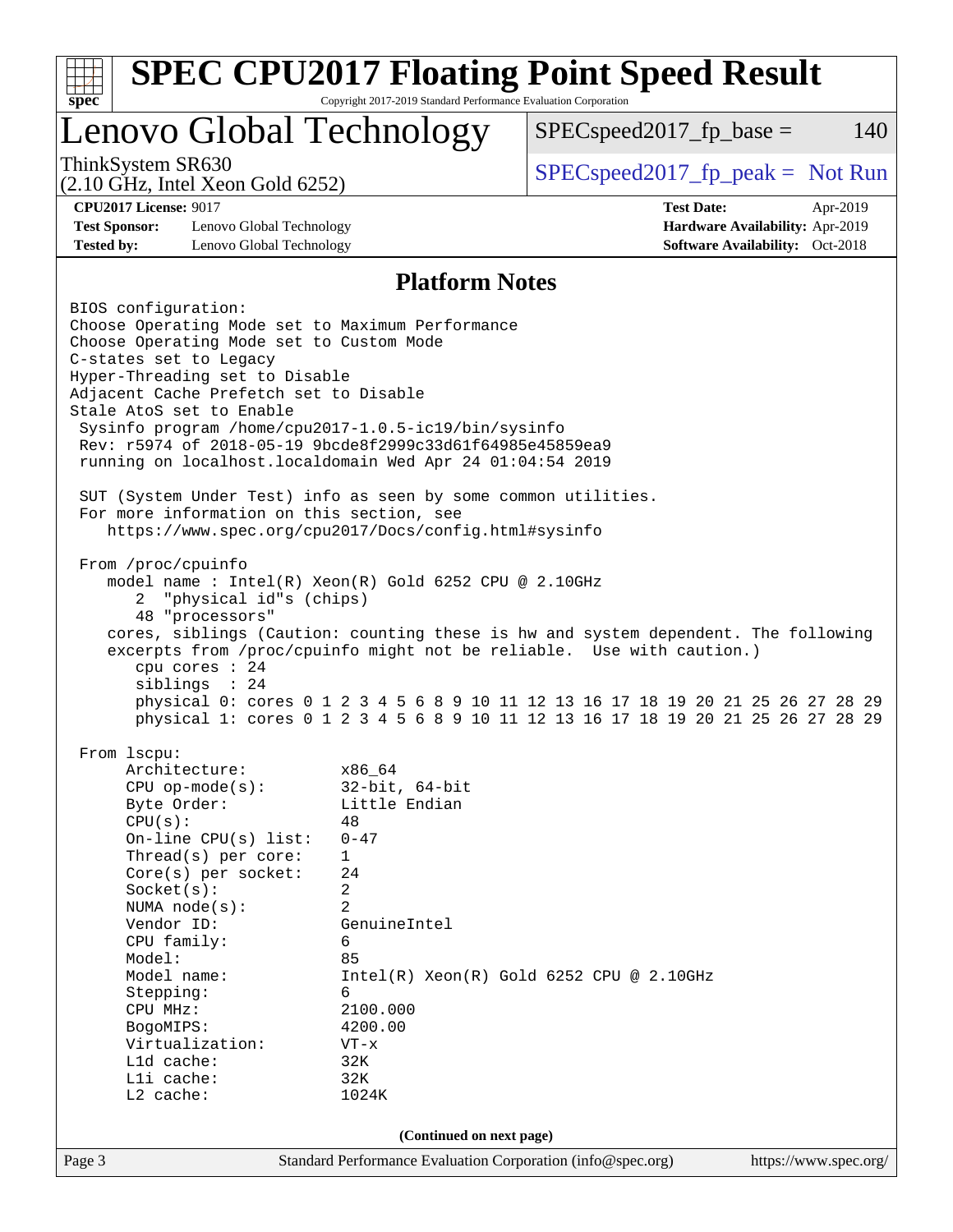| <b>SPEC CPU2017 Floating Point Speed Result</b><br>Copyright 2017-2019 Standard Performance Evaluation Corporation<br>spec <sup>®</sup>                                                                                                                                                                                                                                                                                                                                                                                                                                                                                                                                                                                                                                                                                                                                                                                                                                                                                                                                                                                                                                                                                                                                                                                                                                                                                                                                                                                                                                                                                                                                                                                                                                                                                                                                                                                |                                                               |
|------------------------------------------------------------------------------------------------------------------------------------------------------------------------------------------------------------------------------------------------------------------------------------------------------------------------------------------------------------------------------------------------------------------------------------------------------------------------------------------------------------------------------------------------------------------------------------------------------------------------------------------------------------------------------------------------------------------------------------------------------------------------------------------------------------------------------------------------------------------------------------------------------------------------------------------------------------------------------------------------------------------------------------------------------------------------------------------------------------------------------------------------------------------------------------------------------------------------------------------------------------------------------------------------------------------------------------------------------------------------------------------------------------------------------------------------------------------------------------------------------------------------------------------------------------------------------------------------------------------------------------------------------------------------------------------------------------------------------------------------------------------------------------------------------------------------------------------------------------------------------------------------------------------------|---------------------------------------------------------------|
| Lenovo Global Technology                                                                                                                                                                                                                                                                                                                                                                                                                                                                                                                                                                                                                                                                                                                                                                                                                                                                                                                                                                                                                                                                                                                                                                                                                                                                                                                                                                                                                                                                                                                                                                                                                                                                                                                                                                                                                                                                                               | $SPEC speed2017fr base =$<br>140                              |
| ThinkSystem SR630<br>$(2.10 \text{ GHz}, \text{Intel Xeon Gold } 6252)$                                                                                                                                                                                                                                                                                                                                                                                                                                                                                                                                                                                                                                                                                                                                                                                                                                                                                                                                                                                                                                                                                                                                                                                                                                                                                                                                                                                                                                                                                                                                                                                                                                                                                                                                                                                                                                                | $SPEC speed2017_fp\_peak = Not Run$                           |
| <b>CPU2017 License: 9017</b>                                                                                                                                                                                                                                                                                                                                                                                                                                                                                                                                                                                                                                                                                                                                                                                                                                                                                                                                                                                                                                                                                                                                                                                                                                                                                                                                                                                                                                                                                                                                                                                                                                                                                                                                                                                                                                                                                           | <b>Test Date:</b><br>Apr-2019                                 |
| <b>Test Sponsor:</b><br>Lenovo Global Technology                                                                                                                                                                                                                                                                                                                                                                                                                                                                                                                                                                                                                                                                                                                                                                                                                                                                                                                                                                                                                                                                                                                                                                                                                                                                                                                                                                                                                                                                                                                                                                                                                                                                                                                                                                                                                                                                       | Hardware Availability: Apr-2019                               |
| <b>Tested by:</b><br>Lenovo Global Technology                                                                                                                                                                                                                                                                                                                                                                                                                                                                                                                                                                                                                                                                                                                                                                                                                                                                                                                                                                                                                                                                                                                                                                                                                                                                                                                                                                                                                                                                                                                                                                                                                                                                                                                                                                                                                                                                          | <b>Software Availability:</b> Oct-2018                        |
| <b>Platform Notes (Continued)</b>                                                                                                                                                                                                                                                                                                                                                                                                                                                                                                                                                                                                                                                                                                                                                                                                                                                                                                                                                                                                                                                                                                                                                                                                                                                                                                                                                                                                                                                                                                                                                                                                                                                                                                                                                                                                                                                                                      |                                                               |
| 36608K<br>$L3$ cache:<br>NUMA node0 CPU(s):<br>$0 - 23$<br>NUMA nodel CPU(s):<br>$24 - 47$<br>Flaqs:<br>pat pse36 clflush dts acpi mmx fxsr sse sse2 ss ht tm pbe syscall nx pdpelgb rdtscp<br>lm constant_tsc art arch_perfmon pebs bts rep_good nopl xtopology nonstop_tsc<br>aperfmperf eagerfpu pni pclmulqdq dtes64 monitor ds_cpl vmx smx est tm2 ssse3 sdbg<br>fma cx16 xtpr pdcm pcid dca sse4_1 sse4_2 x2apic movbe popcnt tsc_deadline_timer aes<br>xsave avx f16c rdrand lahf_lm abm 3dnowprefetch epb cat_13 cdp_13 intel_pt ssbd mba<br>ibrs ibpb stibp ibrs_enhanced tpr_shadow vnmi flexpriority ept vpid fsgsbase<br>tsc_adjust bmil hle avx2 smep bmi2 erms invpcid rtm cqm mpx rdt_a avx512f avx512dq<br>rdseed adx smap clflushopt clwb avx512cd avx512bw avx512vl xsaveopt xsavec xgetbvl<br>cqm_llc cqm_occup_llc cqm_mbm_total cqm_mbm_local dtherm ida arat pln pts pku ospke<br>avx512_vnni spec_ctrl intel_stibp flush_l1d arch_capabilities<br>/proc/cpuinfo cache data<br>cache size : 36608 KB<br>From numactl --hardware WARNING: a numactl 'node' might or might not correspond to a<br>physical chip.<br>$available: 2 nodes (0-1)$<br>node 0 cpus: 0 1 2 3 4 5 6 7 8 9 10 11 12 13 14 15 16 17 18 19 20 21 22 23<br>node 0 size: 196280 MB<br>node 0 free: 191477 MB<br>node 1 cpus: 24 25 26 27 28 29 30 31 32 33 34 35 36 37 38 39 40 41 42 43 44 45 46 47<br>node 1 size: 196608 MB<br>node 1 free: 191951 MB<br>node distances:<br>node<br>0<br>1<br>0:<br>10<br>21<br>1:<br>21<br>10<br>From /proc/meminfo<br>MemTotal:<br>395878448 kB<br>HugePages_Total:<br>0<br>Hugepagesize:<br>2048 kB<br>From /etc/*release* /etc/*version*<br>os-release:<br>NAME="Red Hat Enterprise Linux Server"<br>VERSION="7.6 (Maipo)"<br>ID="rhel"<br>ID_LIKE="fedora"<br>VARIANT="Server"<br>VARIANT ID="server"<br>VERSION_ID="7.6"<br>PRETTY_NAME="Red Hat Enterprise Linux Server 7.6 (Maipo)" | fpu vme de pse tsc msr pae mce cx8 apic sep mtrr pge mca cmov |
| (Continued on next page)                                                                                                                                                                                                                                                                                                                                                                                                                                                                                                                                                                                                                                                                                                                                                                                                                                                                                                                                                                                                                                                                                                                                                                                                                                                                                                                                                                                                                                                                                                                                                                                                                                                                                                                                                                                                                                                                                               |                                                               |
| Page 4<br>Standard Performance Evaluation Corporation (info@spec.org)                                                                                                                                                                                                                                                                                                                                                                                                                                                                                                                                                                                                                                                                                                                                                                                                                                                                                                                                                                                                                                                                                                                                                                                                                                                                                                                                                                                                                                                                                                                                                                                                                                                                                                                                                                                                                                                  | https://www.spec.org/                                         |
|                                                                                                                                                                                                                                                                                                                                                                                                                                                                                                                                                                                                                                                                                                                                                                                                                                                                                                                                                                                                                                                                                                                                                                                                                                                                                                                                                                                                                                                                                                                                                                                                                                                                                                                                                                                                                                                                                                                        |                                                               |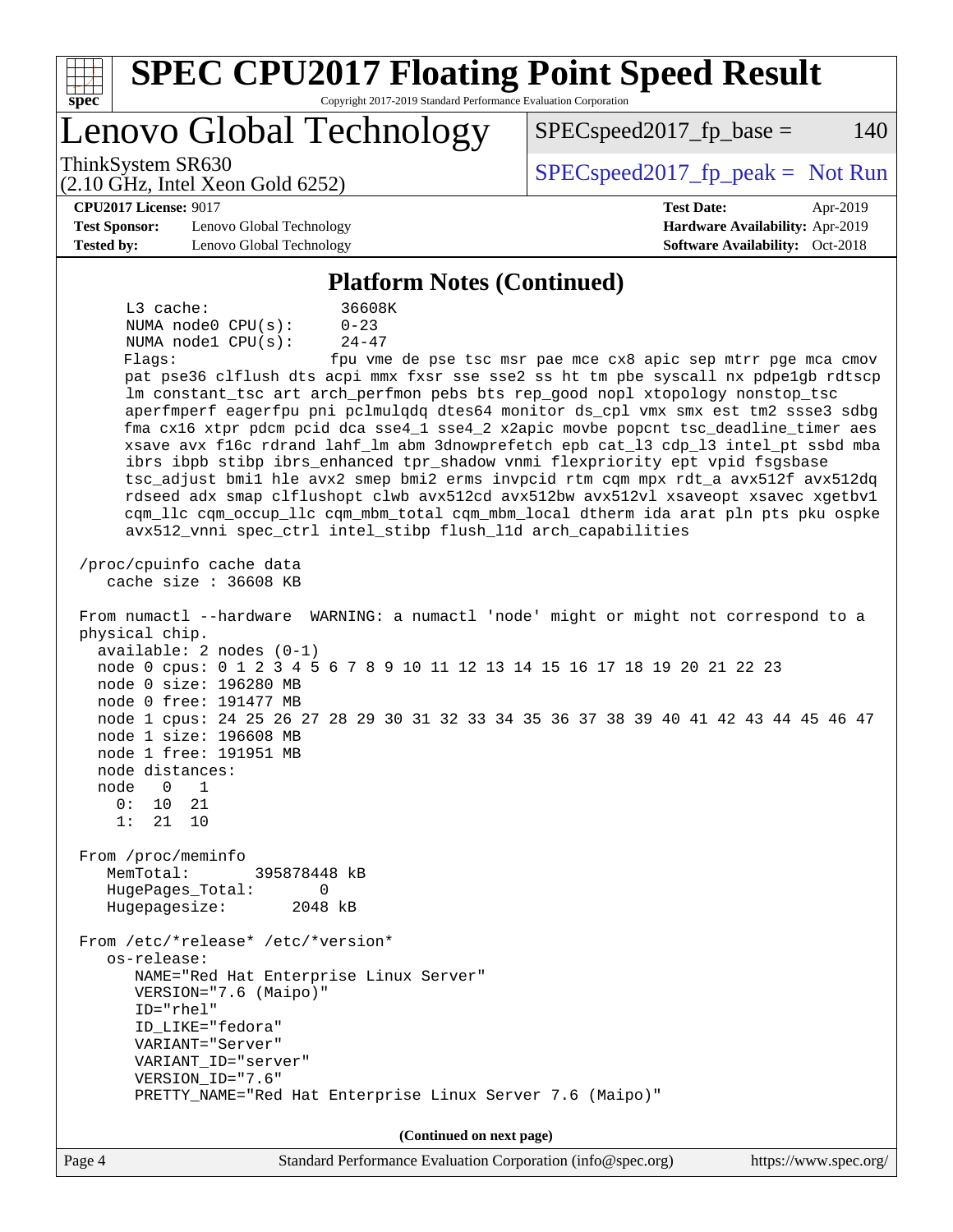| <b>SPEC CPU2017 Floating Point Speed Result</b><br>spec<br>Copyright 2017-2019 Standard Performance Evaluation Corporation                                                                                                                                                                                                                                                                           |                                                                                                            |
|------------------------------------------------------------------------------------------------------------------------------------------------------------------------------------------------------------------------------------------------------------------------------------------------------------------------------------------------------------------------------------------------------|------------------------------------------------------------------------------------------------------------|
| Lenovo Global Technology                                                                                                                                                                                                                                                                                                                                                                             | $SPEC speed2017fr base =$<br>140                                                                           |
| ThinkSystem SR630<br>(2.10 GHz, Intel Xeon Gold 6252)                                                                                                                                                                                                                                                                                                                                                | $SPEC speed2017fr peak = Not Run$                                                                          |
| <b>CPU2017 License: 9017</b><br><b>Test Sponsor:</b><br>Lenovo Global Technology<br><b>Tested by:</b><br>Lenovo Global Technology                                                                                                                                                                                                                                                                    | <b>Test Date:</b><br>Apr-2019<br>Hardware Availability: Apr-2019<br><b>Software Availability:</b> Oct-2018 |
| <b>Platform Notes (Continued)</b>                                                                                                                                                                                                                                                                                                                                                                    |                                                                                                            |
| redhat-release: Red Hat Enterprise Linux Server release 7.6 (Maipo)<br>system-release: Red Hat Enterprise Linux Server release 7.6 (Maipo)<br>system-release-cpe: cpe:/o:redhat:enterprise_linux:7.6:ga:server                                                                                                                                                                                       |                                                                                                            |
| uname $-a$ :<br>Linux localhost.localdomain 3.10.0-957.el7.x86_64 #1 SMP Thu Oct 4 20:48:51 UTC 2018<br>x86_64 x86_64 x86_64 GNU/Linux                                                                                                                                                                                                                                                               |                                                                                                            |
| Kernel self-reported vulnerability status:                                                                                                                                                                                                                                                                                                                                                           |                                                                                                            |
| CVE-2017-5754 (Meltdown):<br>Not affected<br>CVE-2017-5753 (Spectre variant 1): Mitigation: Load fences, __user pointer sanitization<br>CVE-2017-5715 (Spectre variant 2): Mitigation: Enhanced IBRS                                                                                                                                                                                                 |                                                                                                            |
| run-level 3 Apr 24 01:02                                                                                                                                                                                                                                                                                                                                                                             |                                                                                                            |
| SPEC is set to: /home/cpu2017-1.0.5-ic19<br>Type Size Used Avail Use% Mounted on<br>Filesystem<br>/dev/sda2<br>689G<br>31G 659G<br>5% /home<br>xfs                                                                                                                                                                                                                                                   |                                                                                                            |
| Additional information from dmidecode follows. WARNING: Use caution when you interpret<br>this section. The 'dmidecode' program reads system data which is "intended to allow<br>hardware to be accurately determined", but the intent may not be met, as there are<br>frequent changes to hardware, firmware, and the "DMTF SMBIOS" standard.<br>BIOS Lenovo -[IVE135P-2.10]- 02/13/2019<br>Memory: |                                                                                                            |
| 24x Samsung M393A2K43CB2-CVF 16 GB 2 rank 2933                                                                                                                                                                                                                                                                                                                                                       |                                                                                                            |
| (End of data from sysinfo program)                                                                                                                                                                                                                                                                                                                                                                   |                                                                                                            |
| <b>Compiler Version Notes</b>                                                                                                                                                                                                                                                                                                                                                                        |                                                                                                            |
| ----------------------------<br>$CC$ 619.1bm $s$ (base) 638.imagick $s$ (base) 644.nab $s$ (base)                                                                                                                                                                                                                                                                                                    | =============================                                                                              |
| Intel(R) C Intel(R) 64 Compiler for applications running on Intel(R) 64,<br>Version 19.0.0.117 Build 20180804<br>Copyright (C) 1985-2018 Intel Corporation. All rights reserved.<br>______________________                                                                                                                                                                                           |                                                                                                            |
| FC 607.cactuBSSN s(base)<br>____________________________                                                                                                                                                                                                                                                                                                                                             |                                                                                                            |
| Intel(R) $C++$ Intel(R) 64 Compiler for applications running on Intel(R) 64,<br>Version 19.0.0.117 Build 20180804<br>Copyright (C) 1985-2018 Intel Corporation. All rights reserved.                                                                                                                                                                                                                 |                                                                                                            |

**(Continued on next page)**

| $\vert$ Page 5 | Standard Performance Evaluation Corporation (info@spec.org) | https://www.spec.org/ |
|----------------|-------------------------------------------------------------|-----------------------|
|----------------|-------------------------------------------------------------|-----------------------|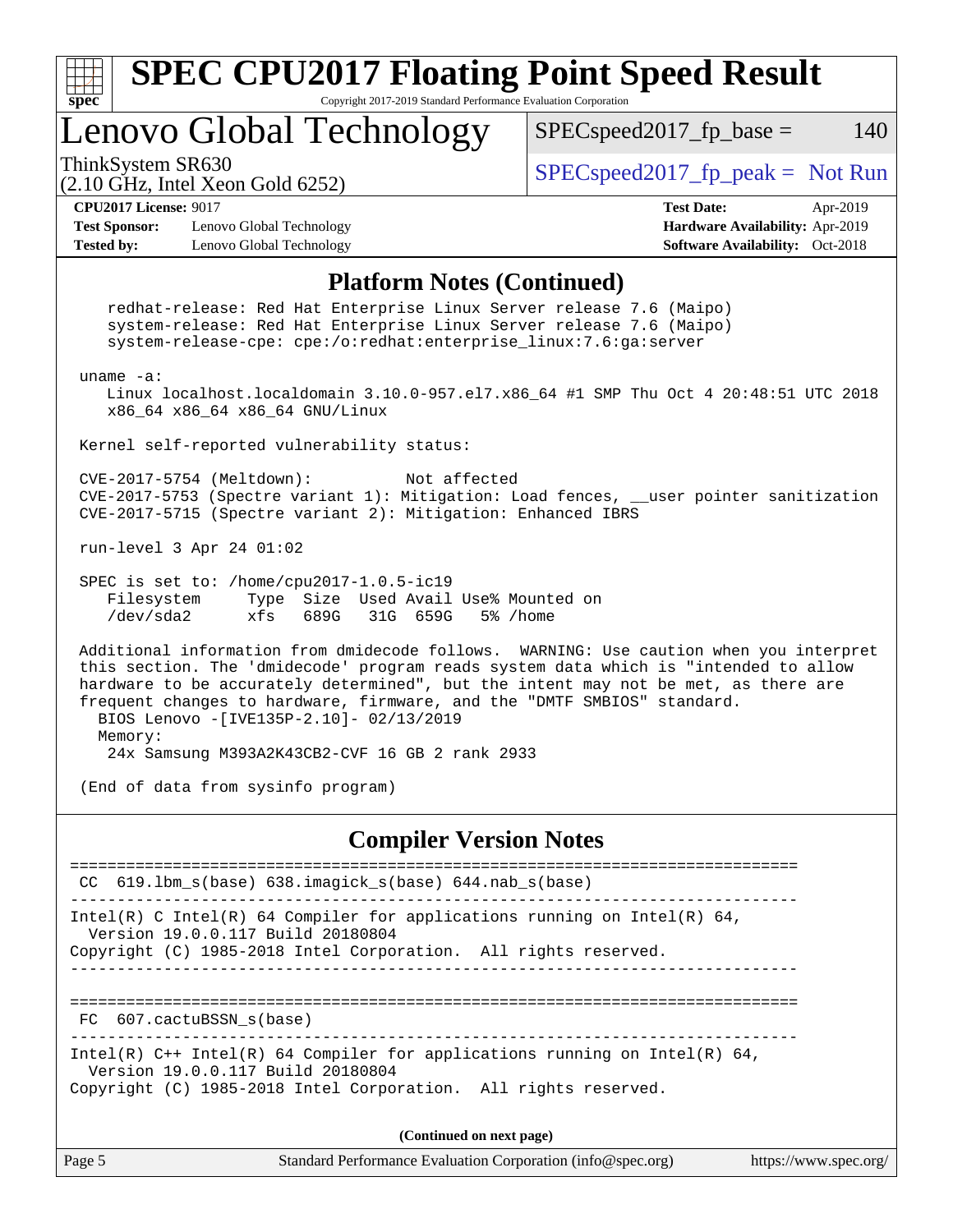

# **[SPEC CPU2017 Floating Point Speed Result](http://www.spec.org/auto/cpu2017/Docs/result-fields.html#SPECCPU2017FloatingPointSpeedResult)**

Copyright 2017-2019 Standard Performance Evaluation Corporation

Lenovo Global Technology

ThinkSystem SR630<br>  $(2.10 \text{ GHz. Intel Yoon Gold } 6252)$  [SPECspeed2017\\_fp\\_peak =](http://www.spec.org/auto/cpu2017/Docs/result-fields.html#SPECspeed2017fppeak) Not Run

 $SPEC speed2017_fp\_base = 140$ 

(2.10 GHz, Intel Xeon Gold 6252)

**[CPU2017 License:](http://www.spec.org/auto/cpu2017/Docs/result-fields.html#CPU2017License)** 9017 **[Test Date:](http://www.spec.org/auto/cpu2017/Docs/result-fields.html#TestDate)** Apr-2019 **[Test Sponsor:](http://www.spec.org/auto/cpu2017/Docs/result-fields.html#TestSponsor)** Lenovo Global Technology **[Hardware Availability:](http://www.spec.org/auto/cpu2017/Docs/result-fields.html#HardwareAvailability)** Apr-2019 **[Tested by:](http://www.spec.org/auto/cpu2017/Docs/result-fields.html#Testedby)** Lenovo Global Technology **[Software Availability:](http://www.spec.org/auto/cpu2017/Docs/result-fields.html#SoftwareAvailability)** Oct-2018

#### **[Compiler Version Notes \(Continued\)](http://www.spec.org/auto/cpu2017/Docs/result-fields.html#CompilerVersionNotes)**

| Intel(R) C Intel(R) 64 Compiler for applications running on Intel(R) 64,<br>Version 19.0.0.117 Build 20180804<br>Copyright (C) 1985-2018 Intel Corporation. All rights reserved.<br>Intel(R) Fortran Intel(R) 64 Compiler for applications running on Intel(R)<br>64, Version 19.0.0.117 Build 20180804<br>Copyright (C) 1985-2018 Intel Corporation. All rights reserved.   |
|------------------------------------------------------------------------------------------------------------------------------------------------------------------------------------------------------------------------------------------------------------------------------------------------------------------------------------------------------------------------------|
| 603.bwaves s(base) 649.fotonik3d s(base) 654.roms s(base)<br>FC                                                                                                                                                                                                                                                                                                              |
| $Intel(R)$ Fortran Intel(R) 64 Compiler for applications running on Intel(R)<br>64, Version 19.0.0.117 Build 20180804<br>Copyright (C) 1985-2018 Intel Corporation. All rights reserved.                                                                                                                                                                                     |
| 621.wrf $s(base)$ 627.cam4 $s(base)$ 628.pop2 $s(base)$<br>CC.                                                                                                                                                                                                                                                                                                               |
| $Intel(R)$ Fortran Intel(R) 64 Compiler for applications running on Intel(R)<br>64, Version 19.0.0.117 Build 20180804<br>Copyright (C) 1985-2018 Intel Corporation. All rights reserved.<br>Intel(R) C Intel(R) 64 Compiler for applications running on Intel(R) 64,<br>Version 19.0.0.117 Build 20180804<br>Copyright (C) 1985-2018 Intel Corporation. All rights reserved. |

## **[Base Compiler Invocation](http://www.spec.org/auto/cpu2017/Docs/result-fields.html#BaseCompilerInvocation)**

[C benchmarks](http://www.spec.org/auto/cpu2017/Docs/result-fields.html#Cbenchmarks):  $\text{icc}$  -m64 -std=c11 [Fortran benchmarks](http://www.spec.org/auto/cpu2017/Docs/result-fields.html#Fortranbenchmarks): [ifort -m64](http://www.spec.org/cpu2017/results/res2019q2/cpu2017-20190429-12959.flags.html#user_FCbase_intel_ifort_64bit_24f2bb282fbaeffd6157abe4f878425411749daecae9a33200eee2bee2fe76f3b89351d69a8130dd5949958ce389cf37ff59a95e7a40d588e8d3a57e0c3fd751) [Benchmarks using both Fortran and C](http://www.spec.org/auto/cpu2017/Docs/result-fields.html#BenchmarksusingbothFortranandC): [ifort -m64](http://www.spec.org/cpu2017/results/res2019q2/cpu2017-20190429-12959.flags.html#user_CC_FCbase_intel_ifort_64bit_24f2bb282fbaeffd6157abe4f878425411749daecae9a33200eee2bee2fe76f3b89351d69a8130dd5949958ce389cf37ff59a95e7a40d588e8d3a57e0c3fd751) [icc -m64 -std=c11](http://www.spec.org/cpu2017/results/res2019q2/cpu2017-20190429-12959.flags.html#user_CC_FCbase_intel_icc_64bit_c11_33ee0cdaae7deeeab2a9725423ba97205ce30f63b9926c2519791662299b76a0318f32ddfffdc46587804de3178b4f9328c46fa7c2b0cd779d7a61945c91cd35) [Benchmarks using Fortran, C, and C++:](http://www.spec.org/auto/cpu2017/Docs/result-fields.html#BenchmarksusingFortranCandCXX) [icpc -m64](http://www.spec.org/cpu2017/results/res2019q2/cpu2017-20190429-12959.flags.html#user_CC_CXX_FCbase_intel_icpc_64bit_4ecb2543ae3f1412ef961e0650ca070fec7b7afdcd6ed48761b84423119d1bf6bdf5cad15b44d48e7256388bc77273b966e5eb805aefd121eb22e9299b2ec9d9) [icc -m64 -std=c11](http://www.spec.org/cpu2017/results/res2019q2/cpu2017-20190429-12959.flags.html#user_CC_CXX_FCbase_intel_icc_64bit_c11_33ee0cdaae7deeeab2a9725423ba97205ce30f63b9926c2519791662299b76a0318f32ddfffdc46587804de3178b4f9328c46fa7c2b0cd779d7a61945c91cd35) [ifort -m64](http://www.spec.org/cpu2017/results/res2019q2/cpu2017-20190429-12959.flags.html#user_CC_CXX_FCbase_intel_ifort_64bit_24f2bb282fbaeffd6157abe4f878425411749daecae9a33200eee2bee2fe76f3b89351d69a8130dd5949958ce389cf37ff59a95e7a40d588e8d3a57e0c3fd751)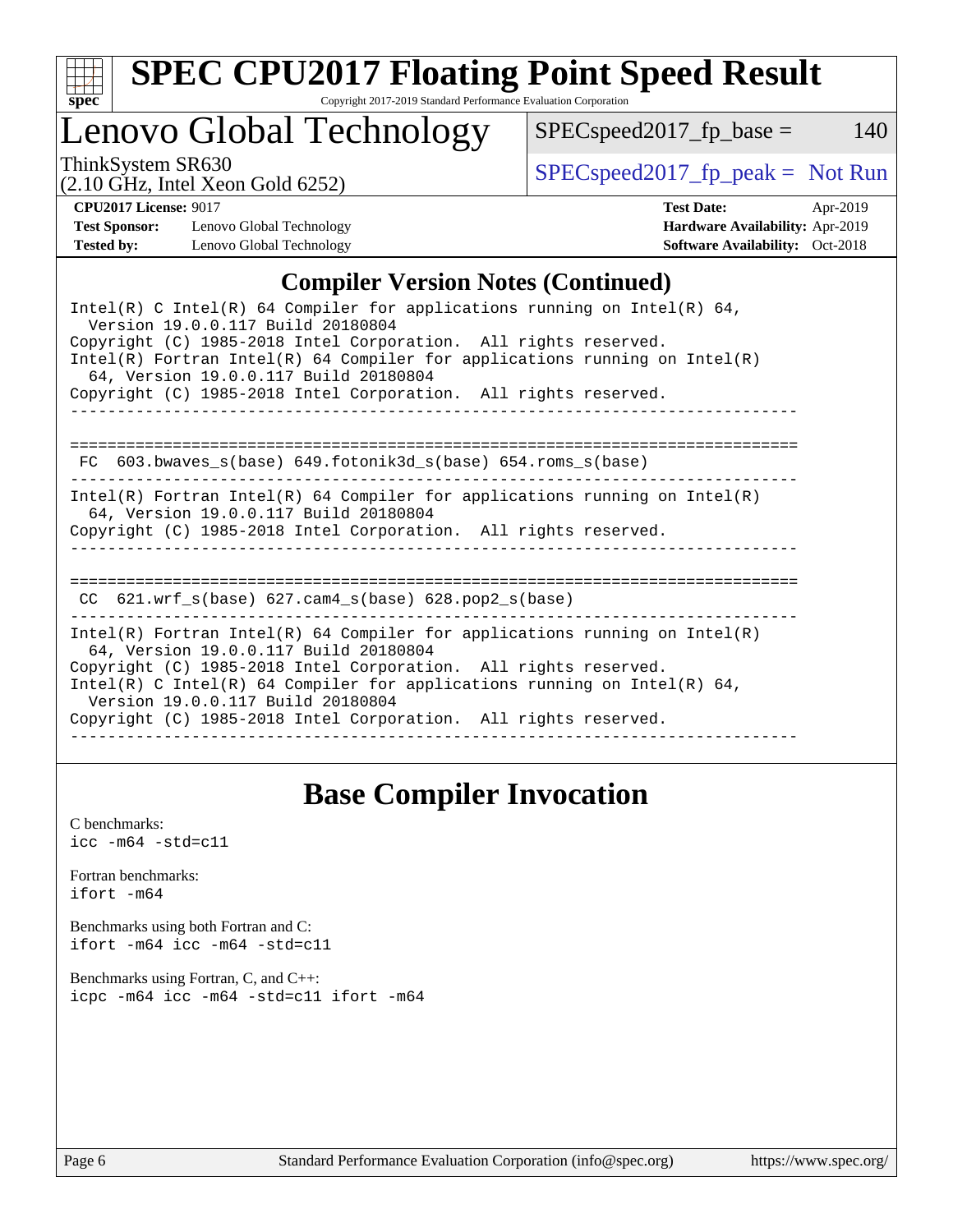

#### **[SPEC CPU2017 Floating Point Speed Result](http://www.spec.org/auto/cpu2017/Docs/result-fields.html#SPECCPU2017FloatingPointSpeedResult)** Copyright 2017-2019 Standard Performance Evaluation Corporation

# Lenovo Global Technology

 $SPEC speed2017<sub>fp</sub> base = 140$ 

(2.10 GHz, Intel Xeon Gold 6252)

ThinkSystem SR630  $SPEC speed2017$  [p\_peak = Not Run

**[Test Sponsor:](http://www.spec.org/auto/cpu2017/Docs/result-fields.html#TestSponsor)** Lenovo Global Technology **[Hardware Availability:](http://www.spec.org/auto/cpu2017/Docs/result-fields.html#HardwareAvailability)** Apr-2019 **[Tested by:](http://www.spec.org/auto/cpu2017/Docs/result-fields.html#Testedby)** Lenovo Global Technology **[Software Availability:](http://www.spec.org/auto/cpu2017/Docs/result-fields.html#SoftwareAvailability)** Oct-2018

**[CPU2017 License:](http://www.spec.org/auto/cpu2017/Docs/result-fields.html#CPU2017License)** 9017 **[Test Date:](http://www.spec.org/auto/cpu2017/Docs/result-fields.html#TestDate)** Apr-2019

# **[Base Portability Flags](http://www.spec.org/auto/cpu2017/Docs/result-fields.html#BasePortabilityFlags)**

 603.bwaves\_s: [-DSPEC\\_LP64](http://www.spec.org/cpu2017/results/res2019q2/cpu2017-20190429-12959.flags.html#suite_basePORTABILITY603_bwaves_s_DSPEC_LP64) 607.cactuBSSN\_s: [-DSPEC\\_LP64](http://www.spec.org/cpu2017/results/res2019q2/cpu2017-20190429-12959.flags.html#suite_basePORTABILITY607_cactuBSSN_s_DSPEC_LP64) 619.lbm\_s: [-DSPEC\\_LP64](http://www.spec.org/cpu2017/results/res2019q2/cpu2017-20190429-12959.flags.html#suite_basePORTABILITY619_lbm_s_DSPEC_LP64) 621.wrf\_s: [-DSPEC\\_LP64](http://www.spec.org/cpu2017/results/res2019q2/cpu2017-20190429-12959.flags.html#suite_basePORTABILITY621_wrf_s_DSPEC_LP64) [-DSPEC\\_CASE\\_FLAG](http://www.spec.org/cpu2017/results/res2019q2/cpu2017-20190429-12959.flags.html#b621.wrf_s_baseCPORTABILITY_DSPEC_CASE_FLAG) [-convert big\\_endian](http://www.spec.org/cpu2017/results/res2019q2/cpu2017-20190429-12959.flags.html#user_baseFPORTABILITY621_wrf_s_convert_big_endian_c3194028bc08c63ac5d04de18c48ce6d347e4e562e8892b8bdbdc0214820426deb8554edfa529a3fb25a586e65a3d812c835984020483e7e73212c4d31a38223) 627.cam4\_s: [-DSPEC\\_LP64](http://www.spec.org/cpu2017/results/res2019q2/cpu2017-20190429-12959.flags.html#suite_basePORTABILITY627_cam4_s_DSPEC_LP64) [-DSPEC\\_CASE\\_FLAG](http://www.spec.org/cpu2017/results/res2019q2/cpu2017-20190429-12959.flags.html#b627.cam4_s_baseCPORTABILITY_DSPEC_CASE_FLAG) 628.pop2\_s: [-DSPEC\\_LP64](http://www.spec.org/cpu2017/results/res2019q2/cpu2017-20190429-12959.flags.html#suite_basePORTABILITY628_pop2_s_DSPEC_LP64) [-DSPEC\\_CASE\\_FLAG](http://www.spec.org/cpu2017/results/res2019q2/cpu2017-20190429-12959.flags.html#b628.pop2_s_baseCPORTABILITY_DSPEC_CASE_FLAG) [-convert big\\_endian](http://www.spec.org/cpu2017/results/res2019q2/cpu2017-20190429-12959.flags.html#user_baseFPORTABILITY628_pop2_s_convert_big_endian_c3194028bc08c63ac5d04de18c48ce6d347e4e562e8892b8bdbdc0214820426deb8554edfa529a3fb25a586e65a3d812c835984020483e7e73212c4d31a38223) [-assume byterecl](http://www.spec.org/cpu2017/results/res2019q2/cpu2017-20190429-12959.flags.html#user_baseFPORTABILITY628_pop2_s_assume_byterecl_7e47d18b9513cf18525430bbf0f2177aa9bf368bc7a059c09b2c06a34b53bd3447c950d3f8d6c70e3faf3a05c8557d66a5798b567902e8849adc142926523472) 638.imagick\_s: [-DSPEC\\_LP64](http://www.spec.org/cpu2017/results/res2019q2/cpu2017-20190429-12959.flags.html#suite_basePORTABILITY638_imagick_s_DSPEC_LP64) 644.nab\_s: [-DSPEC\\_LP64](http://www.spec.org/cpu2017/results/res2019q2/cpu2017-20190429-12959.flags.html#suite_basePORTABILITY644_nab_s_DSPEC_LP64) 649.fotonik3d\_s: [-DSPEC\\_LP64](http://www.spec.org/cpu2017/results/res2019q2/cpu2017-20190429-12959.flags.html#suite_basePORTABILITY649_fotonik3d_s_DSPEC_LP64) 654.roms\_s: [-DSPEC\\_LP64](http://www.spec.org/cpu2017/results/res2019q2/cpu2017-20190429-12959.flags.html#suite_basePORTABILITY654_roms_s_DSPEC_LP64)

# **[Base Optimization Flags](http://www.spec.org/auto/cpu2017/Docs/result-fields.html#BaseOptimizationFlags)**

[C benchmarks](http://www.spec.org/auto/cpu2017/Docs/result-fields.html#Cbenchmarks):

[-xCORE-AVX512](http://www.spec.org/cpu2017/results/res2019q2/cpu2017-20190429-12959.flags.html#user_CCbase_f-xCORE-AVX512) [-ipo](http://www.spec.org/cpu2017/results/res2019q2/cpu2017-20190429-12959.flags.html#user_CCbase_f-ipo) [-O3](http://www.spec.org/cpu2017/results/res2019q2/cpu2017-20190429-12959.flags.html#user_CCbase_f-O3) [-no-prec-div](http://www.spec.org/cpu2017/results/res2019q2/cpu2017-20190429-12959.flags.html#user_CCbase_f-no-prec-div) [-qopt-prefetch](http://www.spec.org/cpu2017/results/res2019q2/cpu2017-20190429-12959.flags.html#user_CCbase_f-qopt-prefetch) [-ffinite-math-only](http://www.spec.org/cpu2017/results/res2019q2/cpu2017-20190429-12959.flags.html#user_CCbase_f_finite_math_only_cb91587bd2077682c4b38af759c288ed7c732db004271a9512da14a4f8007909a5f1427ecbf1a0fb78ff2a814402c6114ac565ca162485bbcae155b5e4258871) [-qopt-mem-layout-trans=3](http://www.spec.org/cpu2017/results/res2019q2/cpu2017-20190429-12959.flags.html#user_CCbase_f-qopt-mem-layout-trans_de80db37974c74b1f0e20d883f0b675c88c3b01e9d123adea9b28688d64333345fb62bc4a798493513fdb68f60282f9a726aa07f478b2f7113531aecce732043) [-qopenmp](http://www.spec.org/cpu2017/results/res2019q2/cpu2017-20190429-12959.flags.html#user_CCbase_qopenmp_16be0c44f24f464004c6784a7acb94aca937f053568ce72f94b139a11c7c168634a55f6653758ddd83bcf7b8463e8028bb0b48b77bcddc6b78d5d95bb1df2967) [-DSPEC\\_OPENMP](http://www.spec.org/cpu2017/results/res2019q2/cpu2017-20190429-12959.flags.html#suite_CCbase_DSPEC_OPENMP)

[Fortran benchmarks](http://www.spec.org/auto/cpu2017/Docs/result-fields.html#Fortranbenchmarks):

[-DSPEC\\_OPENMP](http://www.spec.org/cpu2017/results/res2019q2/cpu2017-20190429-12959.flags.html#suite_FCbase_DSPEC_OPENMP) [-xCORE-AVX512](http://www.spec.org/cpu2017/results/res2019q2/cpu2017-20190429-12959.flags.html#user_FCbase_f-xCORE-AVX512) [-ipo](http://www.spec.org/cpu2017/results/res2019q2/cpu2017-20190429-12959.flags.html#user_FCbase_f-ipo) [-O3](http://www.spec.org/cpu2017/results/res2019q2/cpu2017-20190429-12959.flags.html#user_FCbase_f-O3) [-no-prec-div](http://www.spec.org/cpu2017/results/res2019q2/cpu2017-20190429-12959.flags.html#user_FCbase_f-no-prec-div) [-qopt-prefetch](http://www.spec.org/cpu2017/results/res2019q2/cpu2017-20190429-12959.flags.html#user_FCbase_f-qopt-prefetch) [-ffinite-math-only](http://www.spec.org/cpu2017/results/res2019q2/cpu2017-20190429-12959.flags.html#user_FCbase_f_finite_math_only_cb91587bd2077682c4b38af759c288ed7c732db004271a9512da14a4f8007909a5f1427ecbf1a0fb78ff2a814402c6114ac565ca162485bbcae155b5e4258871) [-qopt-mem-layout-trans=3](http://www.spec.org/cpu2017/results/res2019q2/cpu2017-20190429-12959.flags.html#user_FCbase_f-qopt-mem-layout-trans_de80db37974c74b1f0e20d883f0b675c88c3b01e9d123adea9b28688d64333345fb62bc4a798493513fdb68f60282f9a726aa07f478b2f7113531aecce732043) [-qopenmp](http://www.spec.org/cpu2017/results/res2019q2/cpu2017-20190429-12959.flags.html#user_FCbase_qopenmp_16be0c44f24f464004c6784a7acb94aca937f053568ce72f94b139a11c7c168634a55f6653758ddd83bcf7b8463e8028bb0b48b77bcddc6b78d5d95bb1df2967) [-nostandard-realloc-lhs](http://www.spec.org/cpu2017/results/res2019q2/cpu2017-20190429-12959.flags.html#user_FCbase_f_2003_std_realloc_82b4557e90729c0f113870c07e44d33d6f5a304b4f63d4c15d2d0f1fab99f5daaed73bdb9275d9ae411527f28b936061aa8b9c8f2d63842963b95c9dd6426b8a) [-align array32byte](http://www.spec.org/cpu2017/results/res2019q2/cpu2017-20190429-12959.flags.html#user_FCbase_align_array32byte_b982fe038af199962ba9a80c053b8342c548c85b40b8e86eb3cc33dee0d7986a4af373ac2d51c3f7cf710a18d62fdce2948f201cd044323541f22fc0fffc51b6)

[Benchmarks using both Fortran and C](http://www.spec.org/auto/cpu2017/Docs/result-fields.html#BenchmarksusingbothFortranandC):

[-xCORE-AVX512](http://www.spec.org/cpu2017/results/res2019q2/cpu2017-20190429-12959.flags.html#user_CC_FCbase_f-xCORE-AVX512) [-ipo](http://www.spec.org/cpu2017/results/res2019q2/cpu2017-20190429-12959.flags.html#user_CC_FCbase_f-ipo) [-O3](http://www.spec.org/cpu2017/results/res2019q2/cpu2017-20190429-12959.flags.html#user_CC_FCbase_f-O3) [-no-prec-div](http://www.spec.org/cpu2017/results/res2019q2/cpu2017-20190429-12959.flags.html#user_CC_FCbase_f-no-prec-div) [-qopt-prefetch](http://www.spec.org/cpu2017/results/res2019q2/cpu2017-20190429-12959.flags.html#user_CC_FCbase_f-qopt-prefetch) [-ffinite-math-only](http://www.spec.org/cpu2017/results/res2019q2/cpu2017-20190429-12959.flags.html#user_CC_FCbase_f_finite_math_only_cb91587bd2077682c4b38af759c288ed7c732db004271a9512da14a4f8007909a5f1427ecbf1a0fb78ff2a814402c6114ac565ca162485bbcae155b5e4258871) [-qopt-mem-layout-trans=3](http://www.spec.org/cpu2017/results/res2019q2/cpu2017-20190429-12959.flags.html#user_CC_FCbase_f-qopt-mem-layout-trans_de80db37974c74b1f0e20d883f0b675c88c3b01e9d123adea9b28688d64333345fb62bc4a798493513fdb68f60282f9a726aa07f478b2f7113531aecce732043) [-qopenmp](http://www.spec.org/cpu2017/results/res2019q2/cpu2017-20190429-12959.flags.html#user_CC_FCbase_qopenmp_16be0c44f24f464004c6784a7acb94aca937f053568ce72f94b139a11c7c168634a55f6653758ddd83bcf7b8463e8028bb0b48b77bcddc6b78d5d95bb1df2967) [-DSPEC\\_OPENMP](http://www.spec.org/cpu2017/results/res2019q2/cpu2017-20190429-12959.flags.html#suite_CC_FCbase_DSPEC_OPENMP) [-nostandard-realloc-lhs](http://www.spec.org/cpu2017/results/res2019q2/cpu2017-20190429-12959.flags.html#user_CC_FCbase_f_2003_std_realloc_82b4557e90729c0f113870c07e44d33d6f5a304b4f63d4c15d2d0f1fab99f5daaed73bdb9275d9ae411527f28b936061aa8b9c8f2d63842963b95c9dd6426b8a) [-align array32byte](http://www.spec.org/cpu2017/results/res2019q2/cpu2017-20190429-12959.flags.html#user_CC_FCbase_align_array32byte_b982fe038af199962ba9a80c053b8342c548c85b40b8e86eb3cc33dee0d7986a4af373ac2d51c3f7cf710a18d62fdce2948f201cd044323541f22fc0fffc51b6)

[Benchmarks using Fortran, C, and C++:](http://www.spec.org/auto/cpu2017/Docs/result-fields.html#BenchmarksusingFortranCandCXX)

[-xCORE-AVX512](http://www.spec.org/cpu2017/results/res2019q2/cpu2017-20190429-12959.flags.html#user_CC_CXX_FCbase_f-xCORE-AVX512) [-ipo](http://www.spec.org/cpu2017/results/res2019q2/cpu2017-20190429-12959.flags.html#user_CC_CXX_FCbase_f-ipo) [-O3](http://www.spec.org/cpu2017/results/res2019q2/cpu2017-20190429-12959.flags.html#user_CC_CXX_FCbase_f-O3) [-no-prec-div](http://www.spec.org/cpu2017/results/res2019q2/cpu2017-20190429-12959.flags.html#user_CC_CXX_FCbase_f-no-prec-div) [-qopt-prefetch](http://www.spec.org/cpu2017/results/res2019q2/cpu2017-20190429-12959.flags.html#user_CC_CXX_FCbase_f-qopt-prefetch) [-ffinite-math-only](http://www.spec.org/cpu2017/results/res2019q2/cpu2017-20190429-12959.flags.html#user_CC_CXX_FCbase_f_finite_math_only_cb91587bd2077682c4b38af759c288ed7c732db004271a9512da14a4f8007909a5f1427ecbf1a0fb78ff2a814402c6114ac565ca162485bbcae155b5e4258871) [-qopt-mem-layout-trans=3](http://www.spec.org/cpu2017/results/res2019q2/cpu2017-20190429-12959.flags.html#user_CC_CXX_FCbase_f-qopt-mem-layout-trans_de80db37974c74b1f0e20d883f0b675c88c3b01e9d123adea9b28688d64333345fb62bc4a798493513fdb68f60282f9a726aa07f478b2f7113531aecce732043) [-qopenmp](http://www.spec.org/cpu2017/results/res2019q2/cpu2017-20190429-12959.flags.html#user_CC_CXX_FCbase_qopenmp_16be0c44f24f464004c6784a7acb94aca937f053568ce72f94b139a11c7c168634a55f6653758ddd83bcf7b8463e8028bb0b48b77bcddc6b78d5d95bb1df2967) [-DSPEC\\_OPENMP](http://www.spec.org/cpu2017/results/res2019q2/cpu2017-20190429-12959.flags.html#suite_CC_CXX_FCbase_DSPEC_OPENMP) [-nostandard-realloc-lhs](http://www.spec.org/cpu2017/results/res2019q2/cpu2017-20190429-12959.flags.html#user_CC_CXX_FCbase_f_2003_std_realloc_82b4557e90729c0f113870c07e44d33d6f5a304b4f63d4c15d2d0f1fab99f5daaed73bdb9275d9ae411527f28b936061aa8b9c8f2d63842963b95c9dd6426b8a) [-align array32byte](http://www.spec.org/cpu2017/results/res2019q2/cpu2017-20190429-12959.flags.html#user_CC_CXX_FCbase_align_array32byte_b982fe038af199962ba9a80c053b8342c548c85b40b8e86eb3cc33dee0d7986a4af373ac2d51c3f7cf710a18d62fdce2948f201cd044323541f22fc0fffc51b6)

The flags files that were used to format this result can be browsed at

<http://www.spec.org/cpu2017/flags/Intel-ic19.0-official-linux64.2019-01-15.html> <http://www.spec.org/cpu2017/flags/Lenovo-Platform-SPECcpu2017-Flags-V1.2-CLX-A.html>

You can also download the XML flags sources by saving the following links: <http://www.spec.org/cpu2017/flags/Intel-ic19.0-official-linux64.2019-01-15.xml> <http://www.spec.org/cpu2017/flags/Lenovo-Platform-SPECcpu2017-Flags-V1.2-CLX-A.xml>